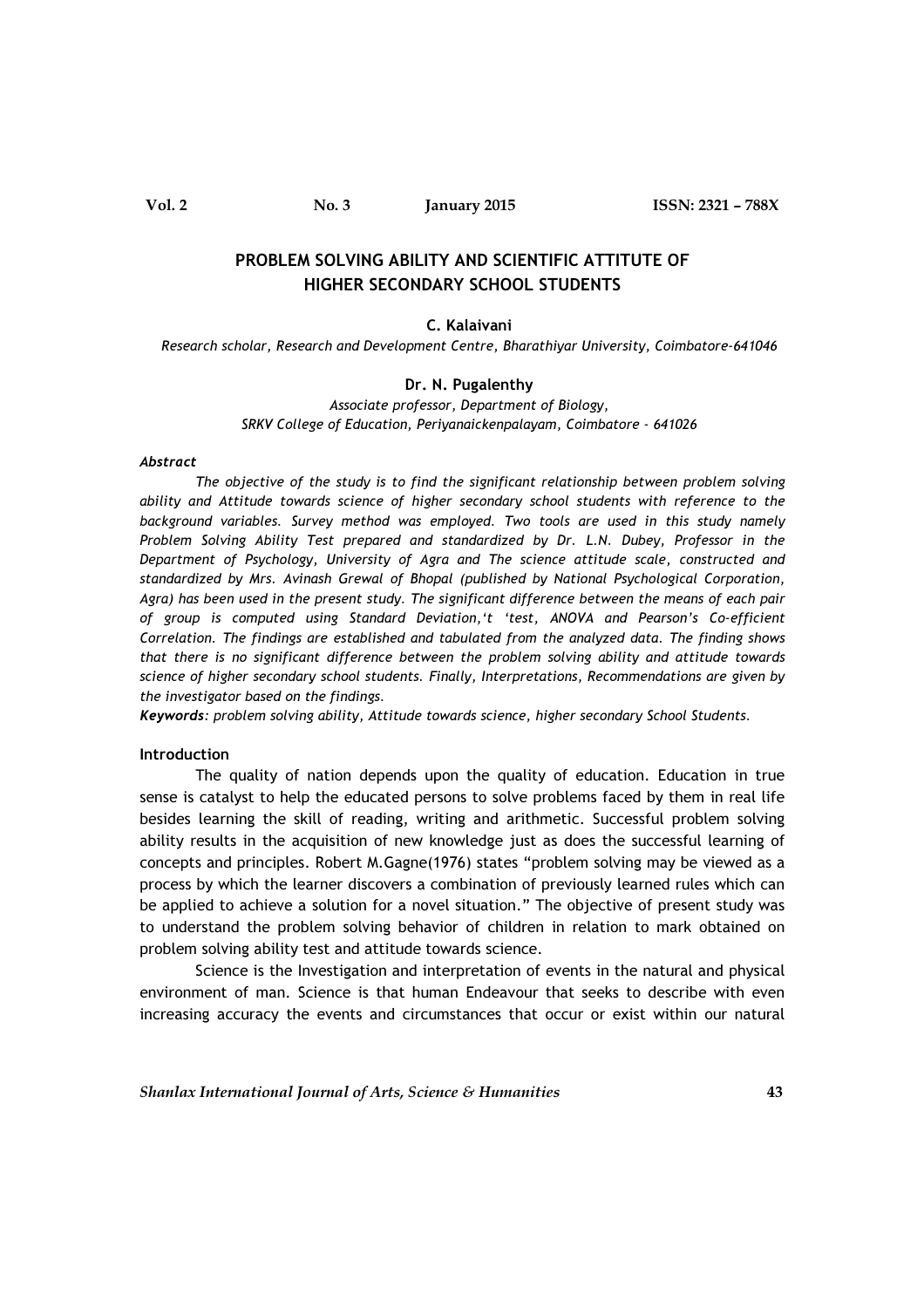environment (John Wood Burn and Ellsworth S. Osborn).Science is a dynamic and vital forces in the daily life of every man and woman. It touches every phase of human activity.

Science there by becomes knowledge acquired in a particular way, it becomes a human activity, and an attitude and exercise of the mind that puts us it were in a state of familiarity with nature (Gilbert Archey).

Teaching of science at school stage helps in development of scientific literacy. It also helps in the formation of scientific attitude. This is essential to dispel social evils and helps in development of open mindedness, decision taking ability. Training in scientific method thus improves the quality of thinking.

### Review of the Literature

Janpload (2007) studied the effects of using metacognitive strategies in organizing mathematics activities on mathematical problem solving ability and self-regulation in learning mathematics of eight grade students in Nakhonsrithammarat province, and she found that the students who learn by using metacognitive strategies had higher problem solving ability and self-regulation in learning than the students who learn by the normal strategy.

Wendy Alison (1989) studied the gender disparities in school learning science attitudes and achievement in Botswana. The causal analysis reveals that among boys, the gender typing of school science as male, has a small positive influence upon science attitude and performance; for girls, however it has a small negative influence.

Gauld (1980) developed on analysis, which concerns with the nature of scientific attitude, development of scientific attitude as a students study habits attitude towards the study of science and their academic achievement.

Jayashree (1998) studied the socialization ability, scientific attitude and attitude towards science in junior college students found that

#### Need and Importance

Problem solving is the key to success and has been regarded as the most significant aspect of human behaviour. One of the major aims of education is to develop the ability to attain better performance. No two individuals are alike. There are individual differences in the problem solving ability. Some individuals can handle a situation, but others cannot. A large part of an individual's life is spent in a struggle to find effective solution to his problems. A student having good problem solving ability will be properly adjusted in the class as well as at home. A problem cannot be solved without thinking. The need of problem solving behaviour is to create the power of thinking which helps to find out the solution of the problem. The main objective of problem solving is to go through the physical, psychological, social and environmental factors which hinder the progress of an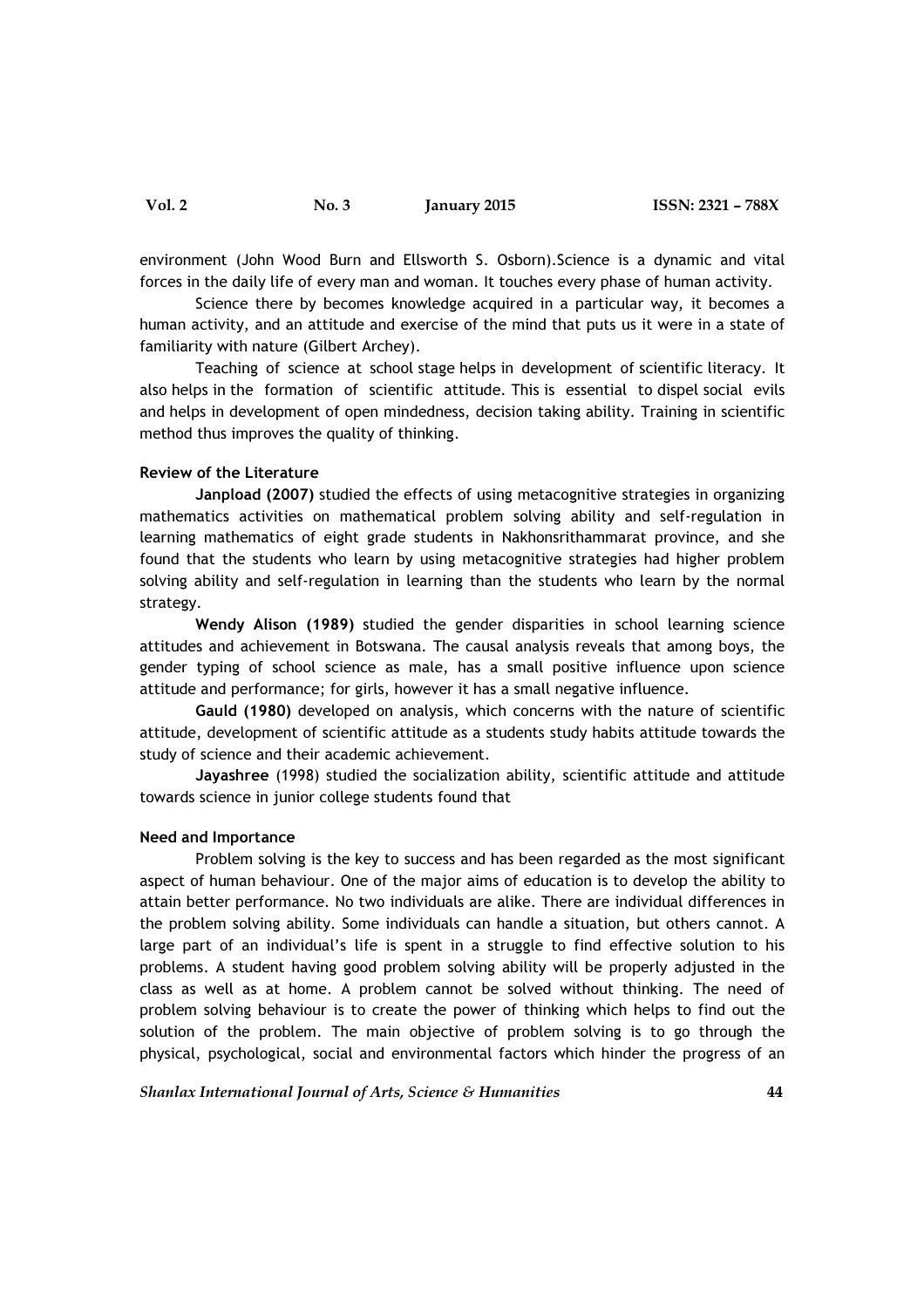Vol. 2 No. 3 January 2015 ISSN: 2321 – 788X

individual to attain certain goals. The study of science brings behavioural change in the learner and enriches his characters and personality. Science gives opportunity for creative thinking, problem solving ability and constructive imagination. The learner develops the habits of searching for the truth. These qualities affect the pattern of behavior of the learner. The Significant aspect of science is what whatever the students learn has immediate application in the attitude towards and problem solving ability of higher secondary school students. The development of experimental knowledge of attitude towards science and interest in science of the High school students needs opportunities to make connection between what they achieve in science and personal responsibility towards scientific attitude gets gradually increased.

According to Festinger (1957) the scientific attitude is not change but earlier scientific attitude or involvement only become stinger, so the purpose of this study is to assess and analyses and attitude towards science and problem solving ability of Higher secondary school students. The investigator has decided to take up the research study on attitude towards science and problem solving ability of higher secondary school students in karur district.

### Statement of the Problem

Present study is entitled as "Problem solving ability and Scientific Attitude of higher secondary school students."

# Definition of the Key Terms

# Problem solving ability

The process of working through details of a problem to reach a solution. Problem solving may include mathematical or systematic operations and can be a gauge of an individual's critical thinking.

### Attitude

a) The Attitude is "the degree of positive or negative effect associated with some psychological objects", namely institution, ideal, symbol, phrase, slogan, job or idea towards which people can differ with respect to positive or negative effect (Thrustone, 1946).

b) The attitude is a dispositional readiness to respond to certain situations, person, objects in a consistent manner which has been learnt and has become one's typical mode of response (Freeman, 1950).

c) Attitudes are learned; consequently they may be differentiated from physiological motives (since attitude are learned, they can be altered through experience or education).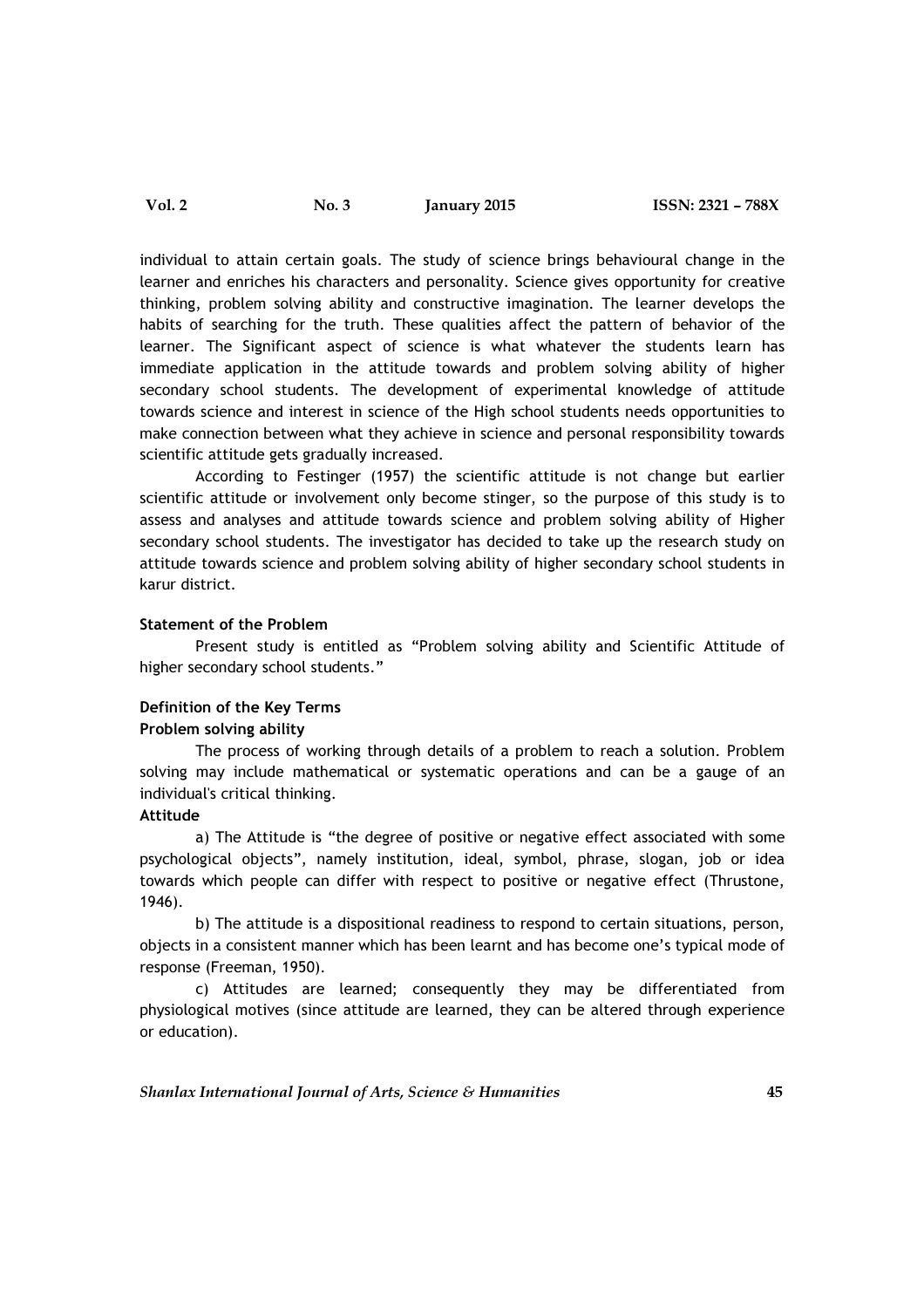### Scientific Attitude

By the term Scientific Attitude the investigator means a complex of values and norms which is held to be binding on the man of science and is legitimatized in terms of institutional values.

Higher secondary School Students: Higher secondary school students are the students who are studying in classes XI and XII standards.

Karur District: Karur District is a district in Tamil Nadu State of India.

### Objectives of the Study

 To find out the relationship between problem solving ability and scientific attitude among the secondary school students with respect to their demographic variables such as Gender, Locality, Family Occupation and Educational Qualification of Parents.

# Hypothesis of the Study

- 1. There is no significant difference between higher secondary school students towards problem solving ability with respect to their Gender.
- 2. There is no significant difference between higher secondary school students towards problem solving ability with respect to their Locality.
- 3. There is no significant difference between higher secondary school students towards problem solving ability with respect to their Family occupation.
- 4. There is no significant difference between higher secondary school students towards problem solving ability with respect to their Parents qualification.
- 5. There is no significant difference between higher secondary school students towards scientific attitude with respect to their Gender.
- 6. There is no significant difference between higher secondary school students towards scientific attitude with respect to their Locality.
- 7. There is no significant difference between higher secondary school students towards scientific attitude with respect to their Family occupation.
- 8. There is no significant difference between higher secondary school students towards scientific attitude with respect to their Parents qualification.
- 9. There is no significant relationship between problem solving ability and Scientific Attitude of higher secondary school students.

### Methodology

Sampling- In the present study, a sample of 80 students studying in class XI Standard students was randomly picked up from govt, aided and matric higher secondary schools in karur district.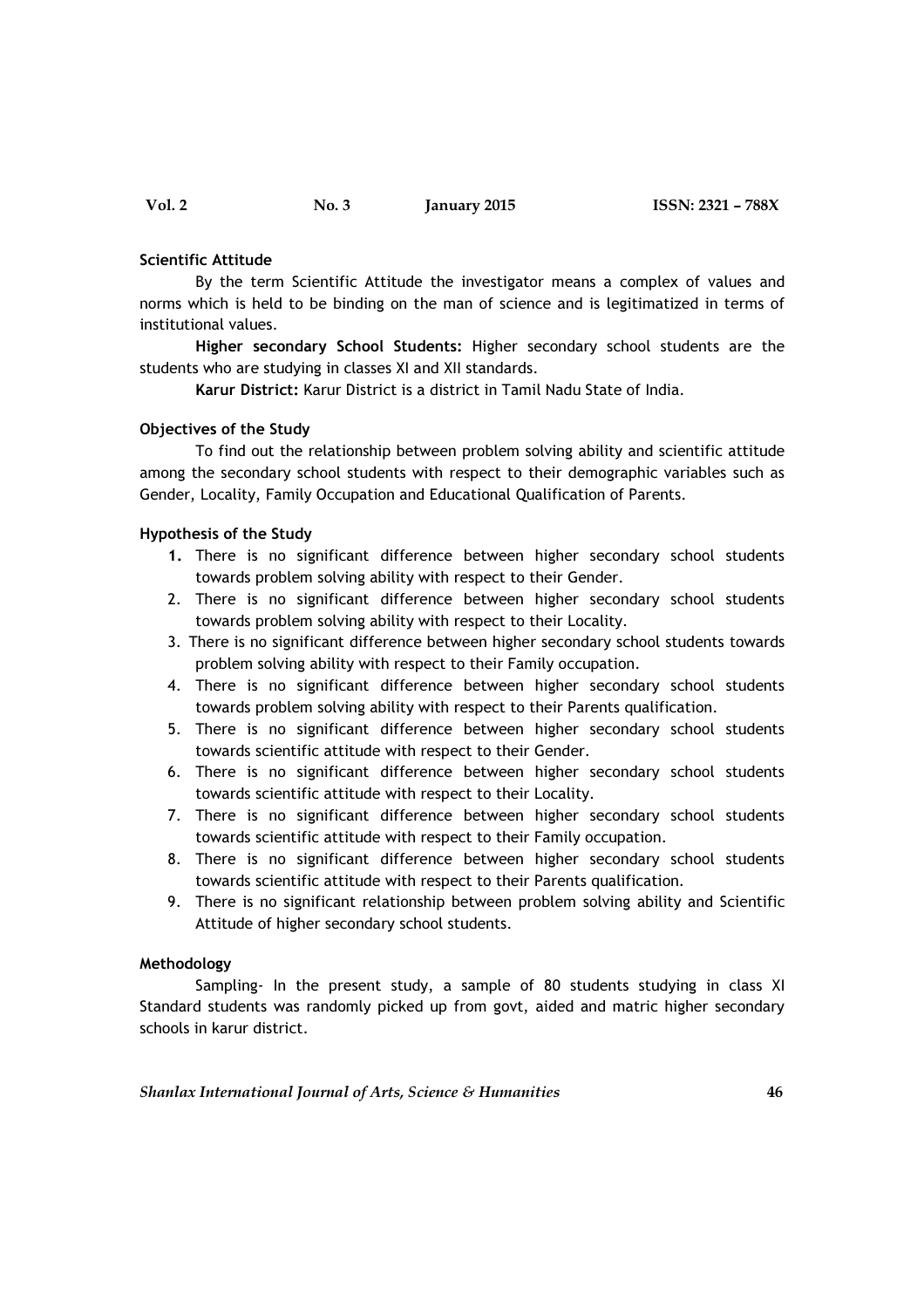### Tools Employed

A. Problem Solving Ability Test: In the present study, the tool employed for the collection of data was Problem Solving Ability Test prepared and standardized by Dr. L.N. Dubey, Professor in the Department of Psychology, University of Agra. This test is in English and contains 20 unsolved questions. Every question has four given responses out of which only one answer is correct. If the pupil ticks the correct answer then he/she is given  $\Box$ mark and if he/she ticks a wrong answer "zero $\square$  is given. At the end all the marks are added. The maximum marks are 20. The high the score earned on this test, the high is the problem solving ability.

B. Science attitude Scale (SAS): The science attitude scale, constructed and standardized by Mrs. Avinash Grewal of Bhopal (published by National Psychological Corporation, Agra) has been used in the present study. This is a Likert type of scale, consisting of 20 statements for each of which the subject is required, to express his opinion on a 5 point scale, Strongly Agree (S.A), Agree (A), Undecided (U), Disagree (D) and Strongly Disagree (SD). Odd numbered statements are negative statements and even numbered statements are positive statements. These statements are concerned with the role of science in industry, vocational career of pupils, human development and welfare.

# Data Analysis

 Mean, SD and 't' test were computed to know the significant difference between the means of the different sub-groups in terms of Gender , Locality , Family Occupation and Parents Educational Qualification. Correlation study was done to find out the significant relationship between problem solving ability and Scientific Attitude of higher secondary school students.

| Total Sample = 80                   |                               |                   |    |  |  |  |  |
|-------------------------------------|-------------------------------|-------------------|----|--|--|--|--|
| Distribution of Sample by Variables |                               |                   |    |  |  |  |  |
| Variable                            | <b>Sex</b>                    | Male              | 38 |  |  |  |  |
|                                     |                               | Female            | 42 |  |  |  |  |
|                                     | Locality                      | Rural             | 48 |  |  |  |  |
|                                     |                               | Urban             | 32 |  |  |  |  |
|                                     | <b>Family occupation</b>      | Labor             | 53 |  |  |  |  |
|                                     |                               | <b>Others</b>     | 27 |  |  |  |  |
|                                     | <b>Parent's qualification</b> | <b>Illiterate</b> | 26 |  |  |  |  |
|                                     |                               | Literate          | 54 |  |  |  |  |

#### Analysis and Interpretation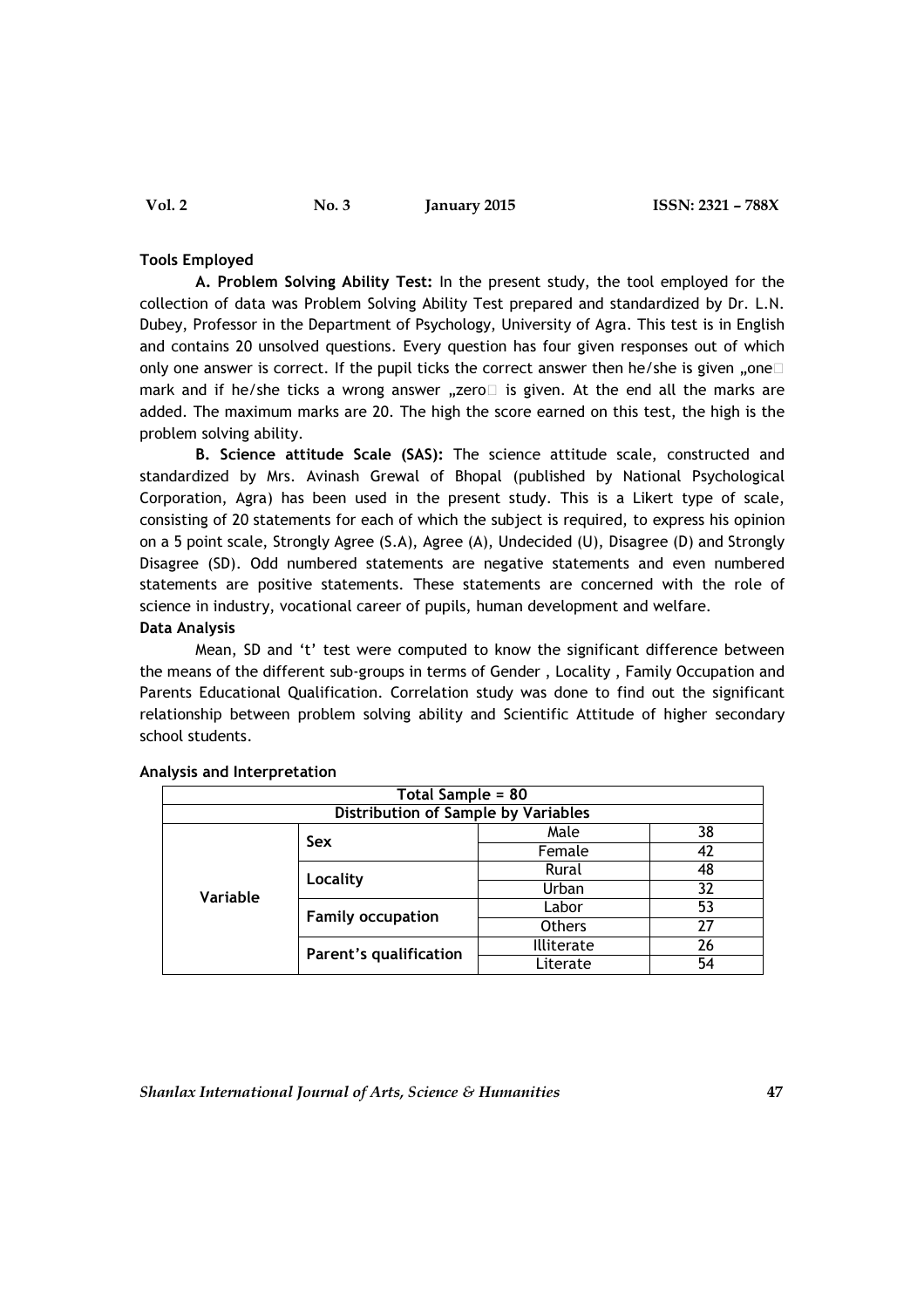| <b>Variables</b>             | Sub variables |    | Mean  | <b>SD</b> | 't'  | Result    |
|------------------------------|---------------|----|-------|-----------|------|-----------|
| Gender                       | Male          | 38 | 12.57 | 2.47      | 2.55 | S         |
|                              | Female        | 42 | 14.23 | 3.45      |      |           |
| Locality                     | Urban         | 48 | 13.04 | 2.46      | 0.06 | <b>NS</b> |
|                              | Rural         | 32 | 13.53 | 3.74      |      |           |
| <b>Family Occupation</b>     | Labor         | 53 | 13.96 | 3.10      | 1.00 | <b>NS</b> |
|                              | <b>Others</b> | 27 | 12.07 | 3.39      |      |           |
| <b>Parents Qualification</b> | Illiterate    | 26 | 11.96 | 2.73      | 3.01 | S         |
|                              | Literate      | 54 | 13.98 | 2.98      |      |           |

Table 1: Difference in Problem Solving Ability of Higher Secondary School Students based on Demographic Variables

The table value 2.00 for df 78 at 0.05 level. From the above table-1, it is found that there is no significant difference in problem solving ability of higher Secondary school students based on Locality and Family Occupation. It has been also found that there is significant difference between Scientific Attitude of secondary school students based on Gender and Parent's qualification. The mean attitude score of students whose parents are illiterate are higher than whose parents are literate. Educational and cultural gaps may hinder easy and effective communication of parents and children. Educated parents are less inclined to be involved as children get older due to their profession etc.

| <b>Variables</b>             | Sub variables | N  | Mean  | <b>SD</b> | 't'  | Result    |
|------------------------------|---------------|----|-------|-----------|------|-----------|
| Gender                       | Male          | 38 | 63.96 | 14.11     | 0.04 | <b>NS</b> |
|                              | Female        | 42 | 64.09 | 13.77     |      |           |
| Locality                     | Urban         | 48 | 64.89 | 13.50     | 0.72 | <b>NS</b> |
|                              | Rural         | 32 | 62.59 | 14.18     |      |           |
| <b>Family Occupation</b>     | Labor         | 53 | 64.54 | 13.25     | 0.75 | <b>NS</b> |
|                              | <b>Others</b> | 27 | 61.88 | 15.83     |      |           |
| <b>Parents Qualification</b> | Illiterate    | 26 | 65.11 | 14.31     | 0.38 | <b>NS</b> |
|                              | Literate      | 54 | 63.83 | 13.17     |      |           |

Table 2 Difference in Scientific Attitute of Higher Secondary School Students based on Demographic Variables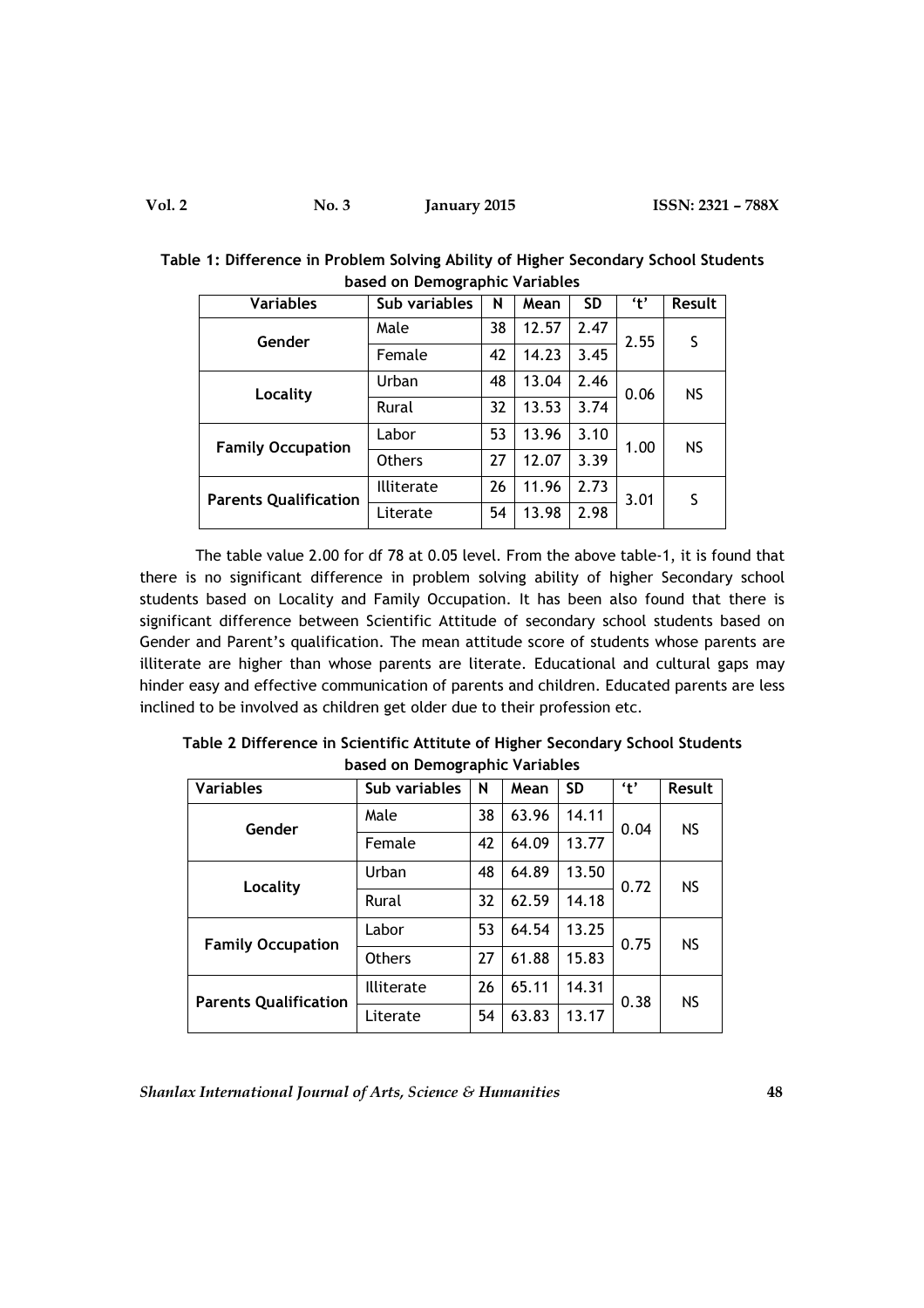| Vol. 2 | No. 3 | January 2015 | ISSN: 2321 - 788X |
|--------|-------|--------------|-------------------|
|--------|-------|--------------|-------------------|

 The table value 2.00 for df 78 at 0.05 level. From the above table-2, it is found that there is no significant difference in scientific attitude of higher Secondary School students based on Gender, Locality, Family Occupation and Parent's qualification.

| <u>SCIENTING ACCIDENCY THRITEI SECURIQUE VISITIONI SCUDENTS</u> |    |       |       |                                                              |  |
|-----------------------------------------------------------------|----|-------|-------|--------------------------------------------------------------|--|
| Variable                                                        |    |       |       | Mean Level   'r' Value   Level of Significance at 0.05 level |  |
| Problem solving ability   80                                    |    | 13.46 | 0.151 | 0.217                                                        |  |
| Scientific Attitude                                             | 80 | 63.97 |       |                                                              |  |

Table 3: Relationship between Problem Solving Ability and Scientific Attitute of Higher Secondary School Students

 The table value 0.217 for 80 at 0.05level. From the above table-3, it is found that the calculated 'r' value is less than the table value, so there is no significant relationship between in problem solving ability and Scientific Attitude of Higher secondary school students. Problem solving ability of higher secondary school students does facilitate improving Scientific Attitude. Student's environmental friendly practices may be stronger among those who have better scientific attitude.

# Findings

- 1. There is significant difference between higher secondary school students towards problem solving ability with respect to their Gender.
- 2. There is no significant difference between higher secondary school students towards problem solving ability with respect to their Locality.
- 3. There is no significant difference between higher secondary school students towards problem solving ability with respect to their Family occupation.
- 4. There is significant difference between higher secondary school students towards problem solving ability with respect to their Parents qualification.
- 5. There is no significant difference between higher secondary school students towards scientific attitude with respect to their Gender.
- 6. There is no significant difference between higher secondary school students towards scientific attitude with respect to their Locality.
- 7. There is no significant difference between higher secondary school students towards Scientific attitude with respect to their Family occupation.
- 8. There is no significant difference between higher secondary school students towards Scientific attitude with respect to their Parents qualification.
- 9. There is no significant relationship between problem solving ability and Scientific Attitude of higher secondary school students.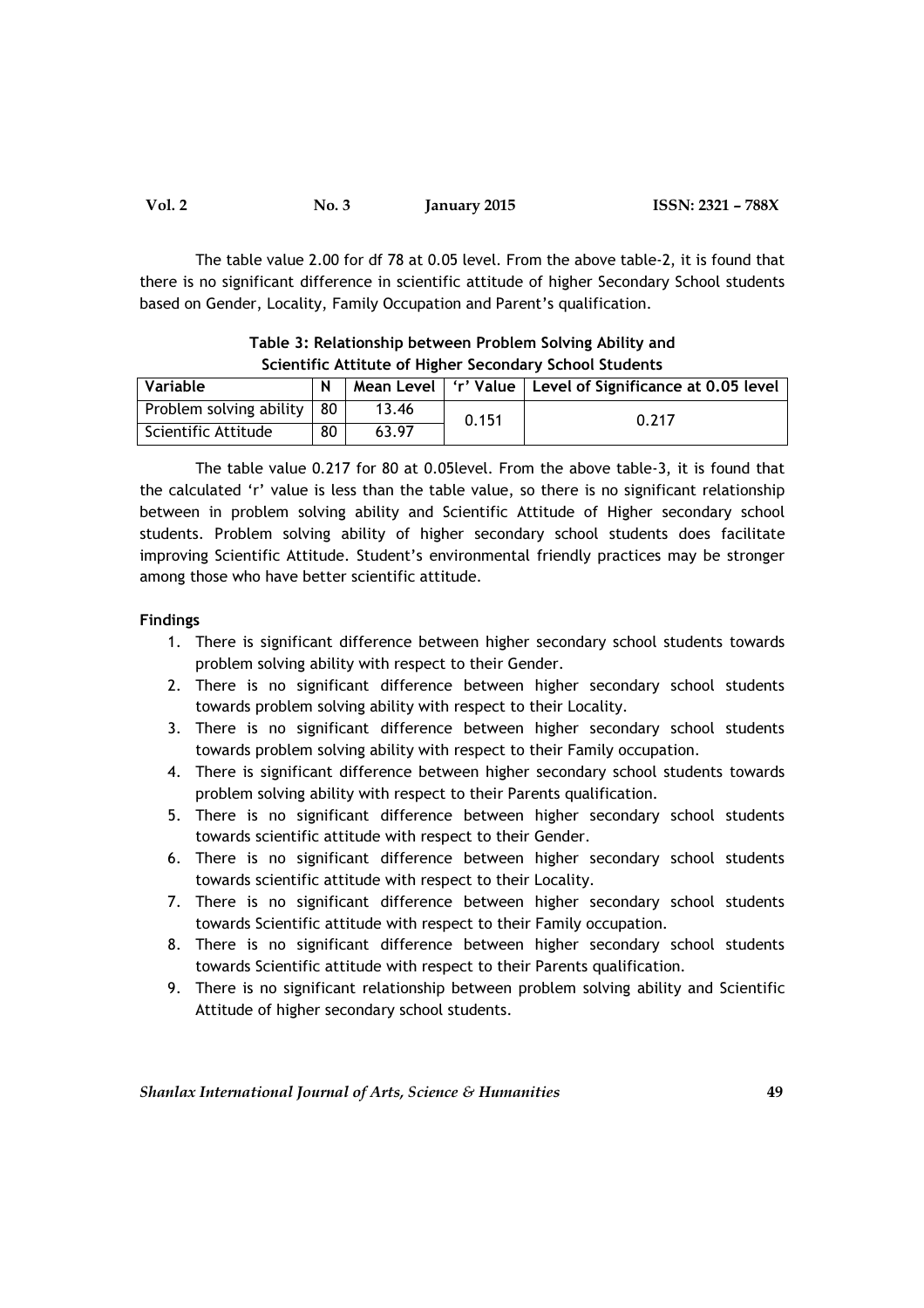#### **Discussion**

The result of the study indicates that There is no significant difference between higher secondary school students towards Scientific attitude with respect to their Demographic variables. There is no significant difference between problem solving ability of higher secondary school students based on Locality and Occupation of Parents. It means that these demographic variables does not affect the problem solving ability of students to a greater extend. Certain variable like Gender and Parental Educational Qualification have a significant difference over problem solving ability of students. Parents' involvement in the children's learning enhances children's academic achievement, intellectual skills, motivation to study; attitude towards learning etc. problem solving ability is a must for enhancing scientific attitude among the students. This fact has been emphasized by the finding that Scientific Attitude is higher among the students who have offered science as a subject in their studies. Higher level of scientific attitude may sensitize students to imbibe environmental friendly practices in their day- to- day life. It means that students having high desire for understanding new things and ideas and willingness to revise opinions and conclusion were better in environmental friendly practices.

# Scope of the Study

 The findings of study will throw light on the problem solving ability and attitude towards science in the student's higher secondary level. It will help to know the strength and weaknesses of the students in the problem solving ability attitude towards sin the student's higher secondary level. The findings of the study will help the administrators to formulate strategies of implementing educational programmes of the students at higher secondary level.

### Limitation

 This study is confined to 80 higher secondary students of government, aided, matriculation schools to Karur district only. This study is limited to certain aspects of the problem solving ability in relation with scientific attitude only.

### Educational Implications

- Educationist, educational administrators and teachers must acquaint their pupil about pros and cons of problem solving ability and scientific attitude.
- Formal system of education should also incorporate in its curriculum some elements of problem solving ability and scientific attitude programmes.
- Educational institutions may organize different programmes for awareness from time to time.